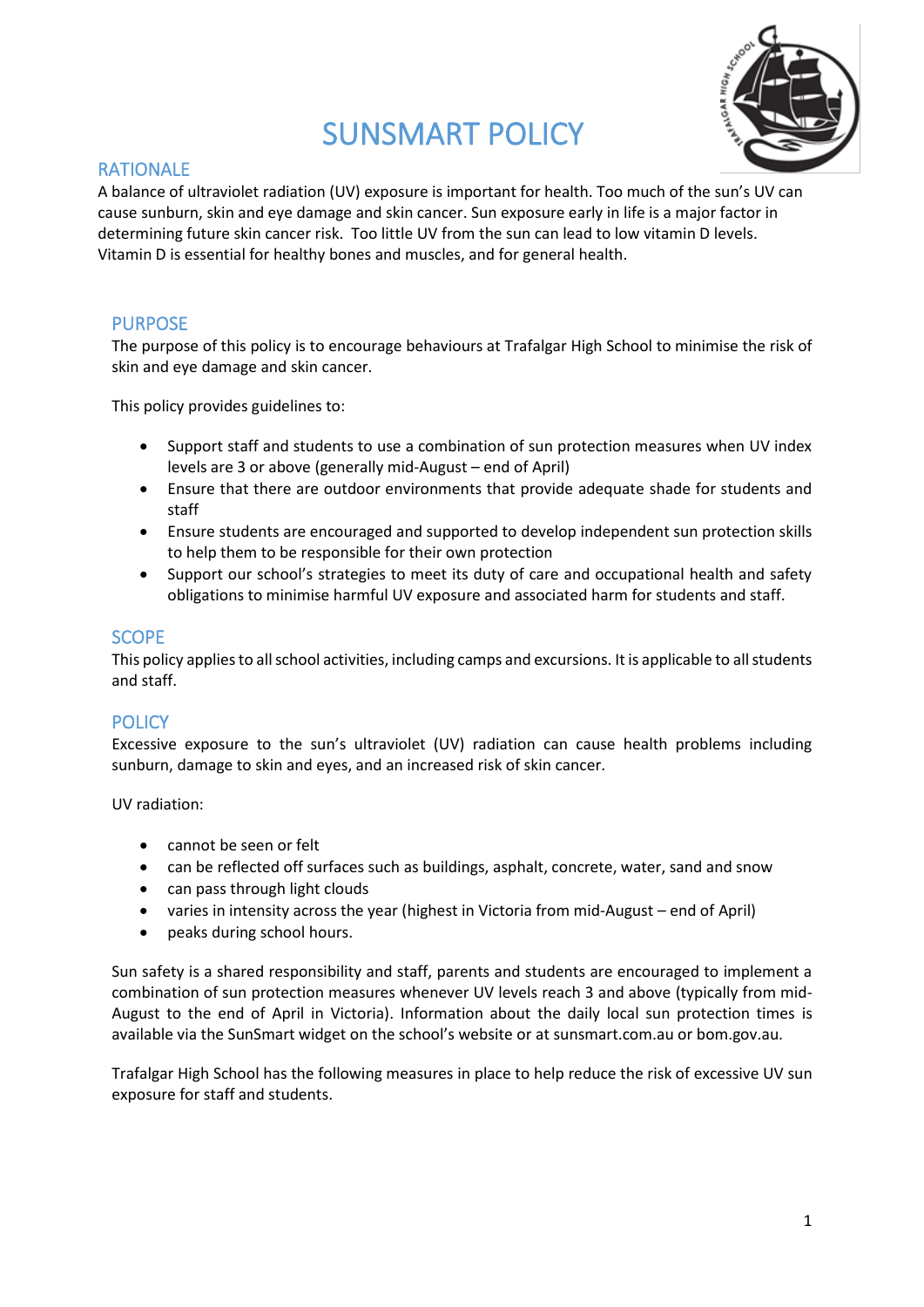### Shade

When building works or grounds maintenance is conducted at Trafalgar High School that may impact on the level of shading available to staff and students, a review of the shaded areas available will be conducted and further shading installed as appropriate.

#### Sun Protective Clothing/Hats

Sun protective clothing is included in the school uniform and sports uniforms. During Physical Education, students are to wear sunscreen and bucket style hats.

#### Sunscreen

Trafalgar High School encourages all staff and students to apply SPF30 (or higher) broad-spectrum, water-resistant sunscreen daily whenever UV levels reach 3 and above. Sunscreen should be applied at least 20 minutes before going outdoors, and reapplied every two hours according to manufacturer's [instructions.](https://www.tga.gov.au/book/4-labelling-and-advertising)

Staff and families should role model SunSmart behaviour and are encouraged to apply SPF 30 (or higher) broad-spectrum, water-resistant sunscreen when outside.

#### **Sunglass**

Where practical Trafalgar High School encourages students and staff engaged in outdoor activities to wear close-fitting, wrap-around sunglasses that meet the Australian Standard 1067 (Sunglasses: Category 2, 3 or 4) and cover as much of the eye area as possible.

#### **COMMUNICATION**

This policy will be communicated to our school community in the following ways:

- Available publicly on our school's website
- Included in staff induction processes
- Included in staff handbook/manual
- Included in transition and enrolment packs
- Discussed at parent information nights/sessions
- Reminders in our school newsletter
- Discussed in student forums
- Hard copy available from school administration upon request

#### FURTHER INFORMATION AND RESOURCES

- the Department's Policy and Advisory Library:
	- o [Sun and UV Protection Policy](https://www2.education.vic.gov.au/pal/sun-protection/policy)
	- o [Duty of care](https://www2.education.vic.gov.au/pal/duty-of-care/policy)
- **[SunSmart](http://www.sunsmart.com.au/)**
- [Achievement Program](http://www.achievementprogram.health.vic.gov.au/schools)'s SunSmart policy